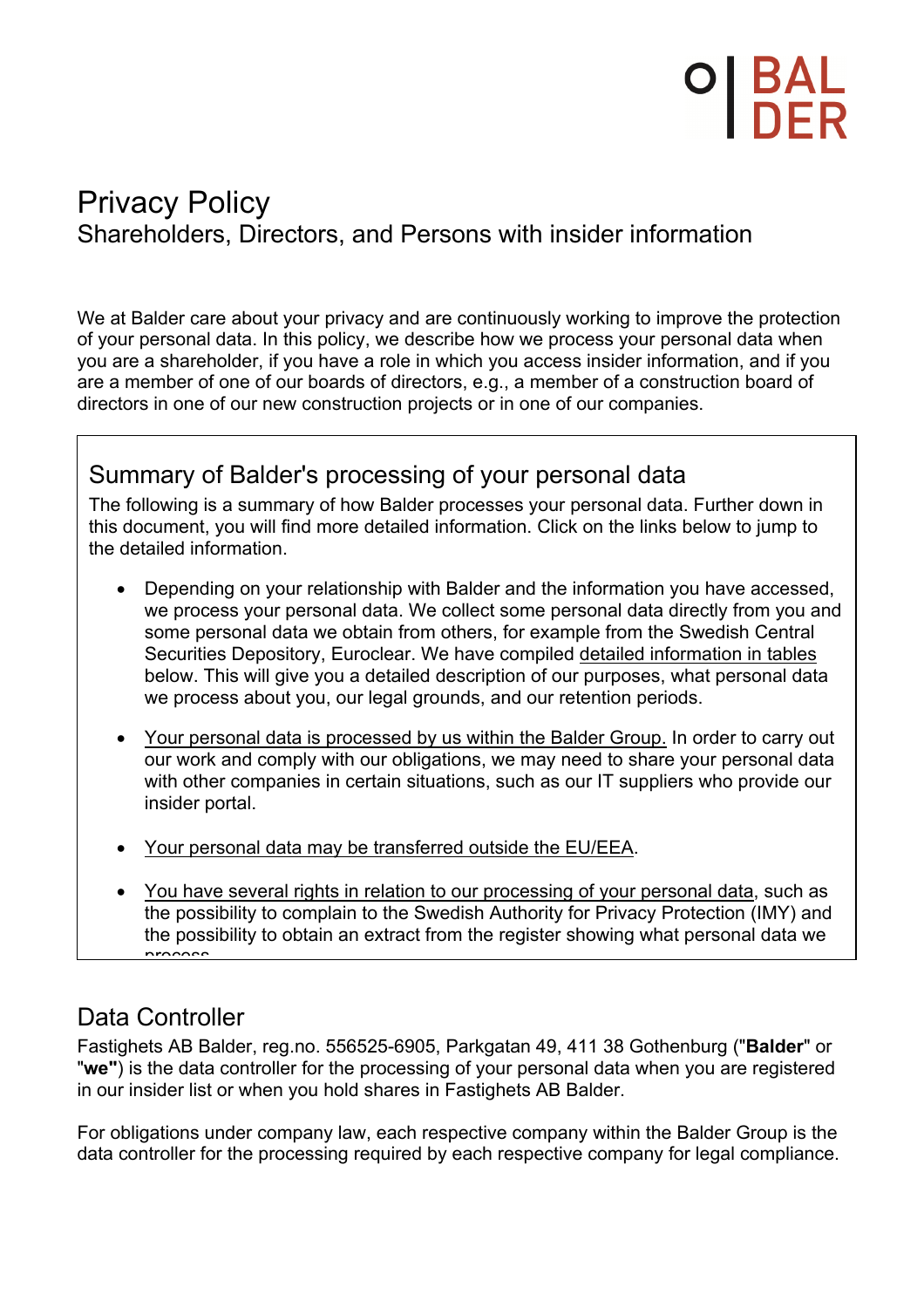If you have any questions about Balder's processing of your personal data or if you wish to exercise your rights described below, please contact us at dataskydd@balder.se. You can also call us on +46 774-49 49 49.

## Detailed information about the processing of your personal data

In the tables below, you can read more about what personal data we process about you, why we process your personal data, how long we save your personal data, and what lawful basis we have for our processing.

#### **For you with insider information**

| Personal data in the insider portal                                                                                                                                            |                                                                                                                                                                                                                                                        |                                                                                                                                                                                                                                                                                                                                                  |  |
|--------------------------------------------------------------------------------------------------------------------------------------------------------------------------------|--------------------------------------------------------------------------------------------------------------------------------------------------------------------------------------------------------------------------------------------------------|--------------------------------------------------------------------------------------------------------------------------------------------------------------------------------------------------------------------------------------------------------------------------------------------------------------------------------------------------|--|
| <b>Purpose of the processing</b>                                                                                                                                               | Personal data being processed                                                                                                                                                                                                                          | <b>Lawful basis</b>                                                                                                                                                                                                                                                                                                                              |  |
| To enable us to log the persons<br>who have access to insider<br>information for the purpose of<br>combating insider trading and to<br>inform you about our insider<br>portal. | • Name and surname at birth<br>• Contact details<br>• Personal identity number<br>• Current place of work and title<br>• Related parties and children living<br>at home<br>• What information you have<br>access to<br>• Other companies linked to you | Legal obligation<br>The processing is necessary for us to<br>fulfil a legal obligation under the<br>Market Abuse Regulation (and<br>supplementary legislation).<br>We process your personal identity<br>number due to the importance of<br>secure identification. We need to<br>know that the right person is<br>registered on our insider list. |  |

**Retention period:** We will delete your personal data for this purpose after five years from public disclosure or from the termination of the project to which the insider information relates.

If you have permanent access to insider information because of your role, the data will be saved as long as you hold a post or position that means you always have access to insider information.

#### **For you as a shareholder or proxy**

| Personal data processing pursuant to company law                                                                      |                                                                                                                                                    |                                                                                                                                                                                                                                                                                               |  |
|-----------------------------------------------------------------------------------------------------------------------|----------------------------------------------------------------------------------------------------------------------------------------------------|-----------------------------------------------------------------------------------------------------------------------------------------------------------------------------------------------------------------------------------------------------------------------------------------------|--|
| <b>Purpose of the processing</b>                                                                                      | Personal data being processed                                                                                                                      | <b>Lawful basis</b>                                                                                                                                                                                                                                                                           |  |
| Fulfil our obligations towards<br>you as a shareholder under the<br>Articles of Association and the<br>Companies Act. | $\bullet$ Name<br>• Address<br>• Personal identity number<br>• Shares: which company, number<br>of shares, and type of shares<br>• Number of votes | Legal obligation<br>The processing is necessary for us to<br>fulfil our obligations towards you as a<br>shareholder under the Companies<br>Act.<br>We process your personal identity<br>number due to the importance of<br>secure identification. We need to<br>know that the right person is |  |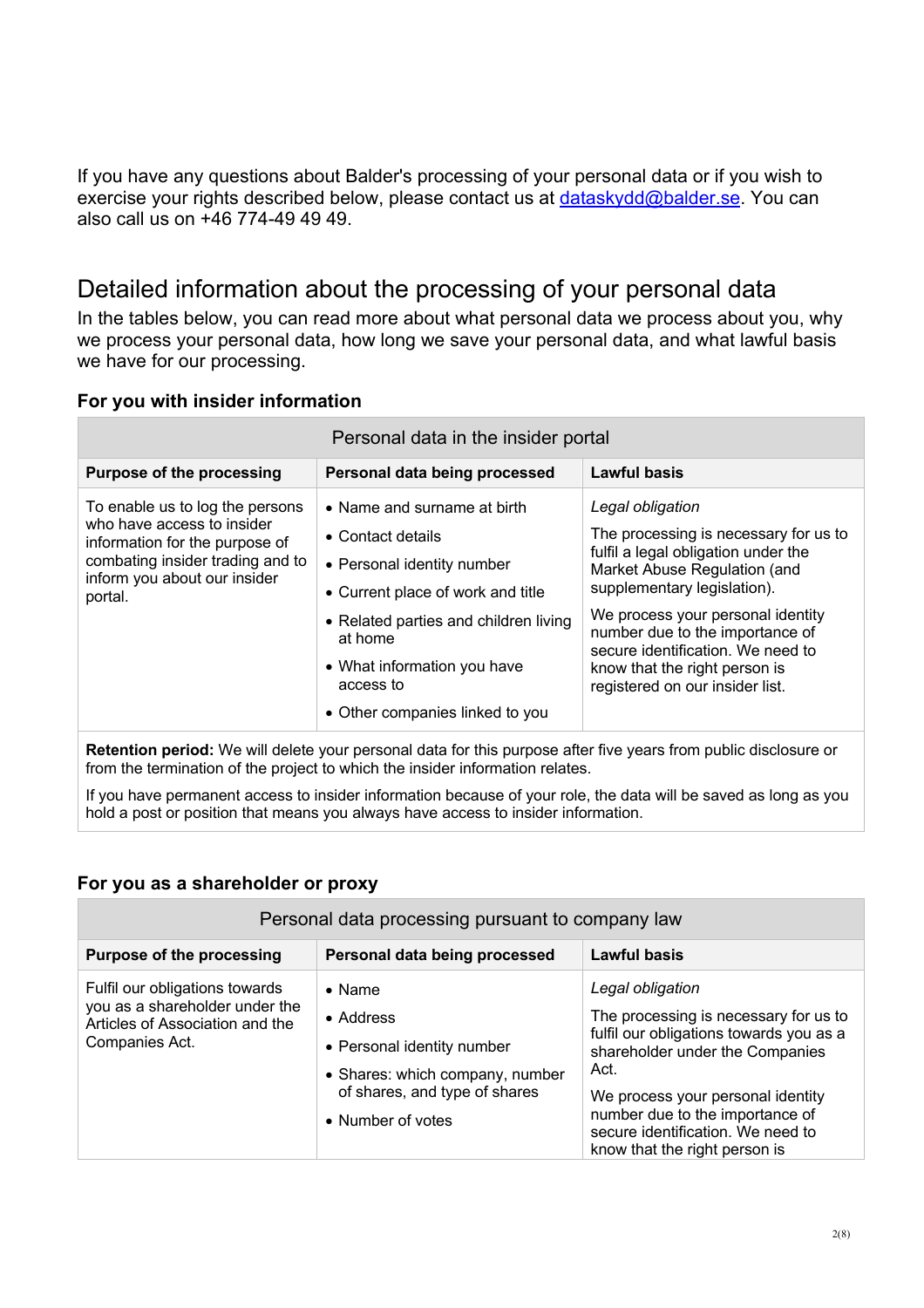|            |                                                                                                             | registered as owner. |
|------------|-------------------------------------------------------------------------------------------------------------|----------------------|
| dissolved. | <b>Retention period:</b> We delete your personal data for this purpose ten years after the company has been |                      |

| Administering invitation to general meeting                                                                                                                                   |                                                                                                                                                                     |                                                                                                                                                                                                                                                 |  |
|-------------------------------------------------------------------------------------------------------------------------------------------------------------------------------|---------------------------------------------------------------------------------------------------------------------------------------------------------------------|-------------------------------------------------------------------------------------------------------------------------------------------------------------------------------------------------------------------------------------------------|--|
| <b>Purpose of the processing</b>                                                                                                                                              | Personal data being processed                                                                                                                                       | <b>Lawful basis</b>                                                                                                                                                                                                                             |  |
| To invite and administer the<br>$\bullet$ Name<br>registration for and<br>• Address<br>participation in the general<br>meeting.<br>• Contact details<br>type of shares<br>any | • Personal identity number<br>• Information on shareholding: which<br>company, number of shares, and<br>• Number of votes<br>• Information on power of attorney, if | Legal obligation<br>The processing is necessary for us to<br>fulfil a legal obligation under the<br>Companies Act.<br>We process your personal identity<br>number due to the importance of<br>secure identification of you as a<br>shareholder. |  |

**Retention period:** We delete your personal data for this purpose as soon as the general meeting is completed. However, if required by applicable law, data may be saved for a longer period of time, e.g., personal data in the share register must be saved for ten years after the company has been dissolved.

| Hold a general meeting                                                                       |                                                                                                                                                                                                                                                                                                                                                                               |                                                                                                                                                                                                                                                 |  |
|----------------------------------------------------------------------------------------------|-------------------------------------------------------------------------------------------------------------------------------------------------------------------------------------------------------------------------------------------------------------------------------------------------------------------------------------------------------------------------------|-------------------------------------------------------------------------------------------------------------------------------------------------------------------------------------------------------------------------------------------------|--|
| <b>Purpose of the processing</b>                                                             | Personal data being processed                                                                                                                                                                                                                                                                                                                                                 | Lawful basis                                                                                                                                                                                                                                    |  |
| Organise the general meeting<br>and administer your<br>participation and subsequent<br>work. | $\bullet$ Name<br>• Address<br>• Contact details<br>• Personal identity number<br>• Information on shareholding: which<br>company, number of shares, and<br>type of shares<br>• Number of votes<br>• Information on how you voted and<br>the voting list (if it is possible to link<br>the votes to you)<br>• Information in minutes<br>• Information in power of attorney if | Legal obligation<br>The processing is necessary for us to<br>fulfil a legal obligation under the<br>Companies Act.<br>We process your personal identity<br>number due to the importance of<br>secure identification of you as a<br>shareholder. |  |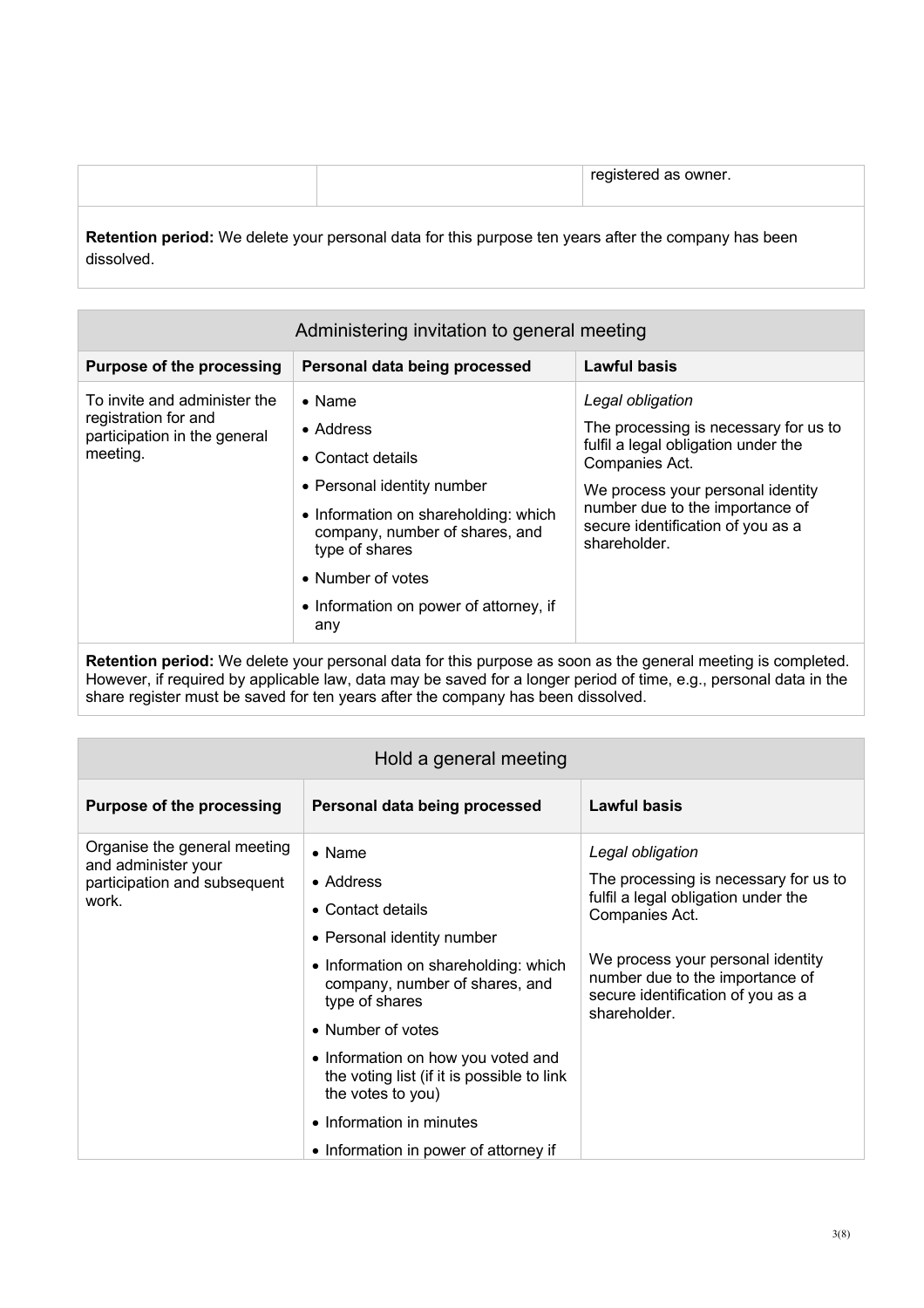|                       | you voted by proxy                                                                                              |  |
|-----------------------|-----------------------------------------------------------------------------------------------------------------|--|
| meeting is completed. | <b>Retention period:</b> We save such data that is only needed to conduct the general meeting until the general |  |

Some of your data will be processed for longer than this if required by law, e.g., information in minutes is saved until further notice.

| Voting by proxy                                                    |                                                                                                                                                                                                                             |                                                                                                                    |  |
|--------------------------------------------------------------------|-----------------------------------------------------------------------------------------------------------------------------------------------------------------------------------------------------------------------------|--------------------------------------------------------------------------------------------------------------------|--|
| <b>Purpose of the processing</b>                                   | Personal data being processed                                                                                                                                                                                               | Lawful basis                                                                                                       |  |
| Enable shareholders to vote<br>by proxy at the general<br>meeting. | • Information in the power of attorney<br>about you as proxy, such as your<br>name, address, telephone number,<br>email address, personal identity<br>number, and information about the<br>shareholder you are representing | Legal obligation<br>The processing is necessary for us to<br>fulfil a legal obligation under the<br>Companies Act. |  |

**Retention period:** We save such data that is only needed to conduct the general meeting until the general meeting is completed

Some of your data will be processed for longer than this if required by law, e.g., information in minutes is saved until further notice.

| Compilation of shareholders in interim reports                                                                      |                                                                          |                                                                                                                                                                                                                                                       |  |
|---------------------------------------------------------------------------------------------------------------------|--------------------------------------------------------------------------|-------------------------------------------------------------------------------------------------------------------------------------------------------------------------------------------------------------------------------------------------------|--|
| <b>Purpose of the processing</b>                                                                                    | Personal data being processed                                            | Lawful basis                                                                                                                                                                                                                                          |  |
| To provide information on<br>the ten largest shareholders<br>in interim reports.                                    | $\bullet$ Name<br>• Participating interest                               | <b>Balancing of interests</b><br>Our legitimate interest is to provide<br>information about Balder's ten largest<br>shareholders.                                                                                                                     |  |
| Obtain information on<br>participating interest from<br>the Swedish Central<br>Securities Depository,<br>Euroclear. | • Personal identity number<br>$\bullet$ Name<br>• Participating interest | <b>Balancing of interests</b><br>Our legitimate interest is to obtain<br>shareholder information.<br>We process your personal identity<br>number because of the importance of<br>secure identification and to link<br>holdings with the right person. |  |

**Retention period:** We delete your personal data based on this purpose in the seventh year after the end of the calendar year in which the financial year ended.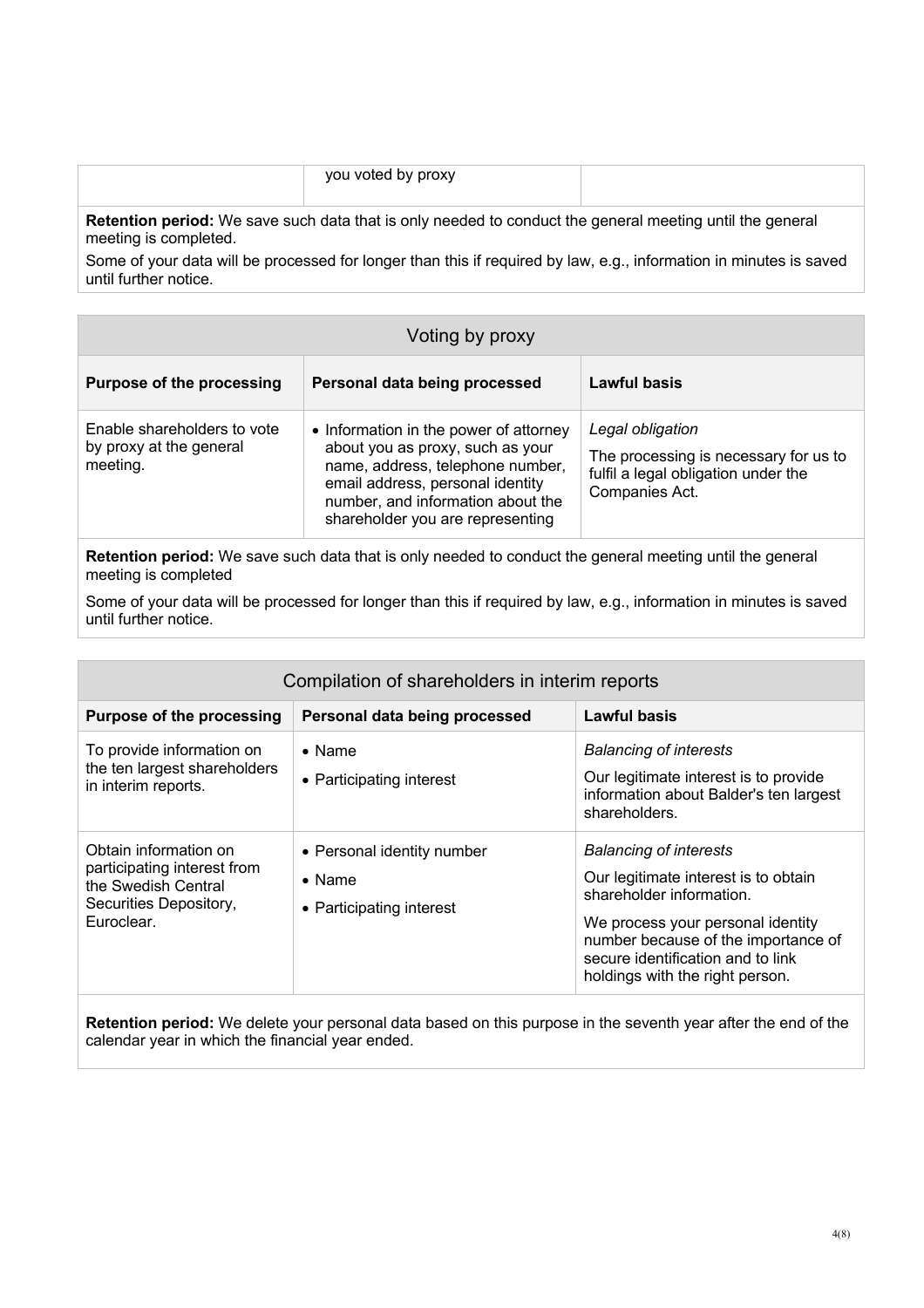#### **For you as a director or authorised signatory**

| Administration of the Board                                                                                                                                             |                                                                                                                                                |                                                                                                                                                                            |
|-------------------------------------------------------------------------------------------------------------------------------------------------------------------------|------------------------------------------------------------------------------------------------------------------------------------------------|----------------------------------------------------------------------------------------------------------------------------------------------------------------------------|
| <b>Purpose of the processing</b>                                                                                                                                        | Personal data being processed                                                                                                                  | Lawful basis                                                                                                                                                               |
| To appoint a board of<br>directors, implement<br>corporate changes and carry<br>out the board work, such as<br>construction boards in our<br>new construction projects. | $\bullet$ Name<br>• Contact details<br>• Address<br>• Personal identity number<br>• Other information from board<br>minutes or other documents | <b>Balancing of interests</b><br>Our legitimate interest is to fulfil our<br>obligations, conduct our business<br>activities, and create effective boards<br>of directors. |

**Retention period:** Information on directors is stored in minutes and documentation, e.g., information on who has participated and made decisions. For construction boards in new construction projects, personal data at Balder is generally purged at the takeover meeting.

Some of your data will be processed for longer than this if necessary to conduct our business or required by law, e.g., information in minutes is saved until further notice.

| Sign agreements (authorised signatories and authorisations)                                           |                                                                                                                                                        |                                                                                                                                  |
|-------------------------------------------------------------------------------------------------------|--------------------------------------------------------------------------------------------------------------------------------------------------------|----------------------------------------------------------------------------------------------------------------------------------|
| <b>Purpose of the processing</b>                                                                      | Personal data being processed                                                                                                                          | Lawful basis                                                                                                                     |
| To administer authorisations<br>to conclude agreements.                                               | $\bullet$ Name<br>• Address<br>• Personal identity number<br>• Which organisation the individual is<br>a signatory for<br>• Powers of attorney, if any | <b>Balancing of interests</b><br>Our legitimate interest is to be able to<br>manage who is authorised to conclude<br>agreements. |
| Retention period: Updated continuously but processed for as long as necessary to conduct our business |                                                                                                                                                        |                                                                                                                                  |

activities and for the duration of the agreement in question.

We will process some of your data for longer than this if required by law.

## What does the balancing of interests mean?

As stated above, in certain situations, we process your personal data based on the balancing of interests. The balancing of interests means we process your personal data when the processing is necessary for purposes related to our legitimate interests. Our legitimate interests will only constitute a lawful basis for the processing of your personal data if your interests and fundamental rights and freedoms do not outweigh our legitimate interests.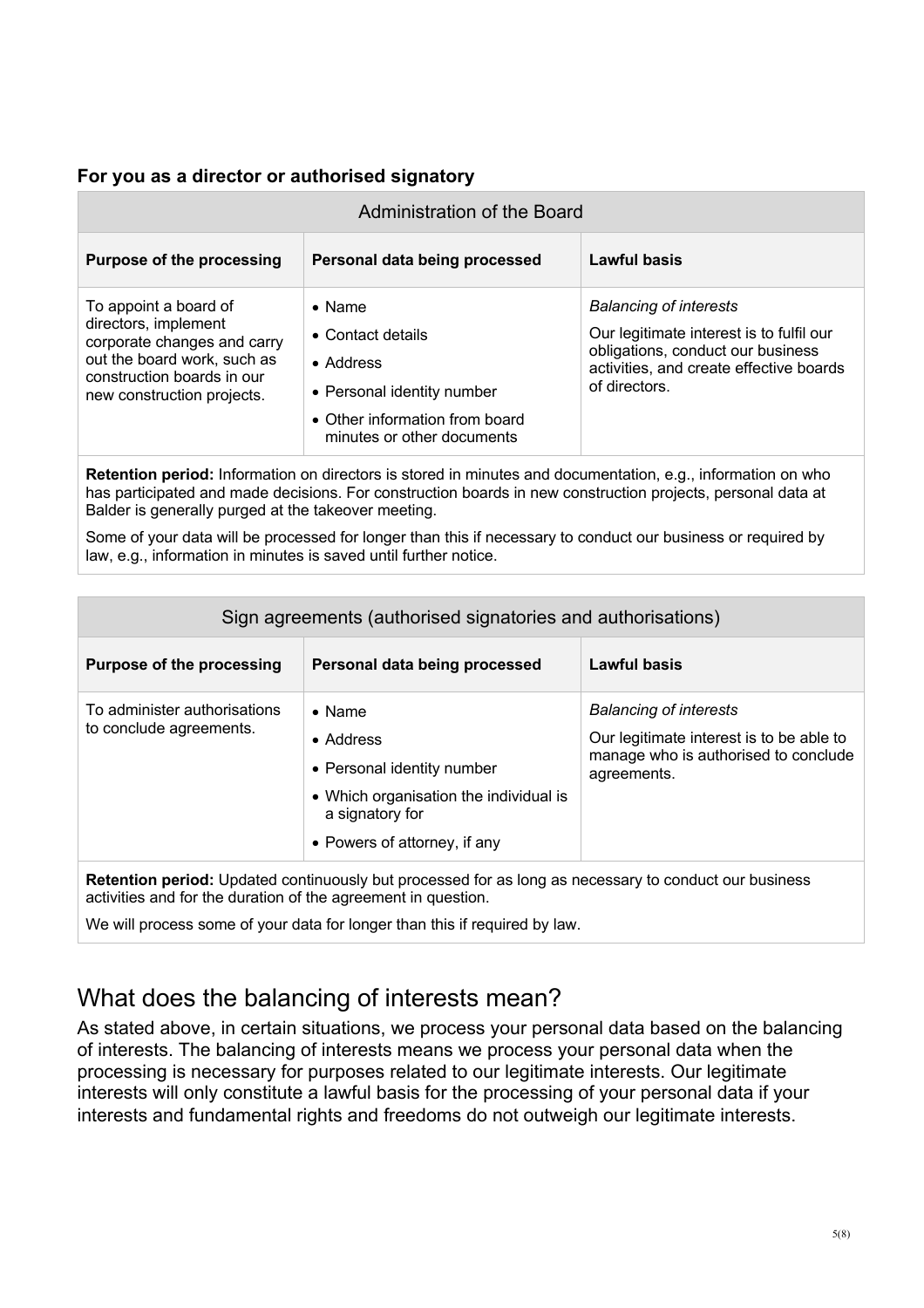*If you would like to know more about how we have made this assessment or object to it, you are welcome to contact us at the contact details provided above.*

## With whom do we share your personal data?

We share your personal data with our IT suppliers, recipients of our interim reports, and with public authorities when we are obligated to do so. See more information below.

- If you are registered on our insider list, the IT supplier of our insider portal will process your personal data as our data processor. See the purpose of the insider list.
- Finansinspektionen in cases where they request our insider list. See the purpose of the insider list.
- To have a functioning IT system and to conduct our business efficiently, we share your personal data with our other IT suppliers, who process your personal data on our behalf and according to our instructions.
- If you are a director on a construction board in one of our new construction projects, we will share your personal data with the tenant-owners' association. See the purpose of board administration.

*If you would like more information about how we share your personal data, you are welcome to contact us at the contact details provided above.*

## Processing of your personal data outside the EU/EEA

The IT suppliers we use may transfer personal data outside the EU/EEA. This is done if the transfer is supported by the EU General Data Protection Regulation (GDPR). This means that the transfer can be based on, for example, European Commission decisions or standard contractual clauses with additional security measures.

*If you would like more information about how your personal data is processed outside the EU/EEA, you are welcome to contact us at the contact details provided at the beginning of this Privacy Policy.*

## Your rights in relation to our personal data processing

You have certain rights in relation to our processing of your personal data. To exercise your rights, you are welcome to contact us. Our contact details are provided at the beginning of this policy.

## **Right of access**

You have the right to receive confirmation of whether we process your personal data and the right to access information about how the personal data is processed, such as the purposes of the processing and what categories of personal data the processing applies to. You also have the right to a copy of the personal data we process about you.

## **Right to rectification and right to object to processing**

You have the right to have inaccurate personal data corrected without undue delay (for example, if you have changed telephone number) and the right to have incomplete personal data supplemented.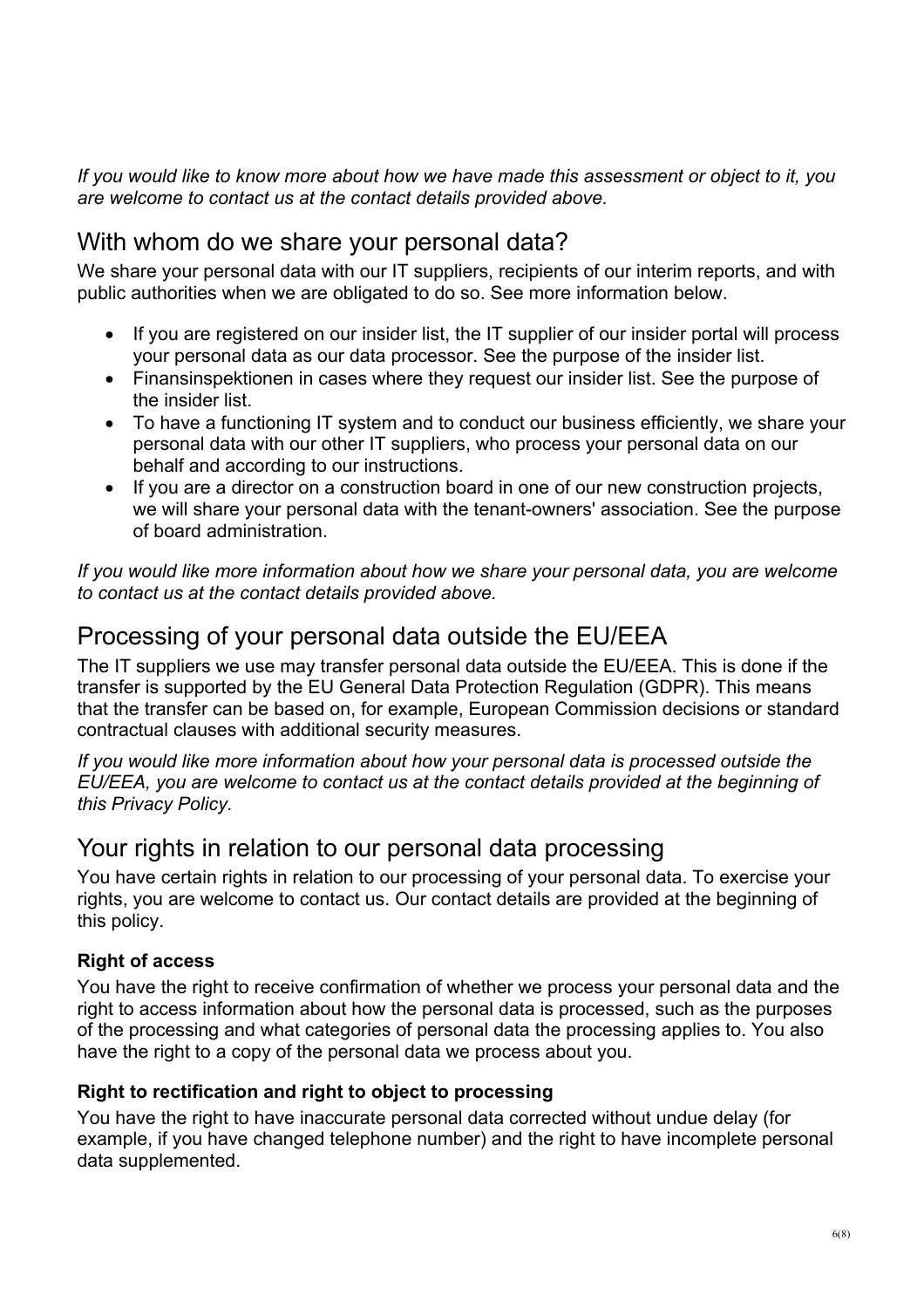You can object to personal data processing based on a balancing of interests at any time. If we can demonstrate that our legitimate interests in the processing outweigh your interests and fundamental rights and freedoms or if our processing is for the determination, exercise, or defence of legal claims, we may continue our processing despite your objection.

## **Right to erasure (right to be forgotten)**

You have the right to request erasure of your personal data if:

- the personal data are no longer necessary in relation to the purposes for which they were collected or otherwise processed;
- you withdraw the consent on which the processing is based and there is no other legal ground for the processing;
- you object to the processing and there are no legitimate grounds for continuing our processing;
- the personal data have been unlawfully processed; or
- the personal data must be erased for compliance with a legal obligation to which we are subject.

## **Right to restriction of processing**

You have the right to request that the processing of your personal data be restricted if:

- you dispute the accuracy of the personal data (however, the limitation only applies during the period we verify the accuracy of the personal data);
- the processing is unlawful and you oppose the erasure of the personal data and request the restriction of their use instead;
- you need the personal data for the establishment, exercise, or defence of legal claims even though we no longer need the personal data for the stated purpose of the processing; or
- if you have objected to the processing and we have not verified whether our legitimate interest in processing your personal data overrides your legitimate interest in restricting the processing of your personal data.

## **Right to withdraw consent**

If you have given your consent to a particular processing of your personal data, you can withdraw all or part of your consent at any time.

## **Right to data portability**

You have the right, under certain conditions, to receive the personal data concerning you that you have provided to us in a structured, commonly used, and machine-readable format and the right to transmit these to another data controller (data portability).

## **Right to complain**

You have the right to complain about our processing of your personal data to a competent supervisory authority. The competent supervisory authority in Sweden is the Swedish Authority for Privacy Protection (IMY), www.IMY.se.

 $\mathcal{L}_\text{max}$  , where  $\mathcal{L}_\text{max}$  , we have the set of the set of the set of the set of the set of the set of the set of the set of the set of the set of the set of the set of the set of the set of the set of the set of